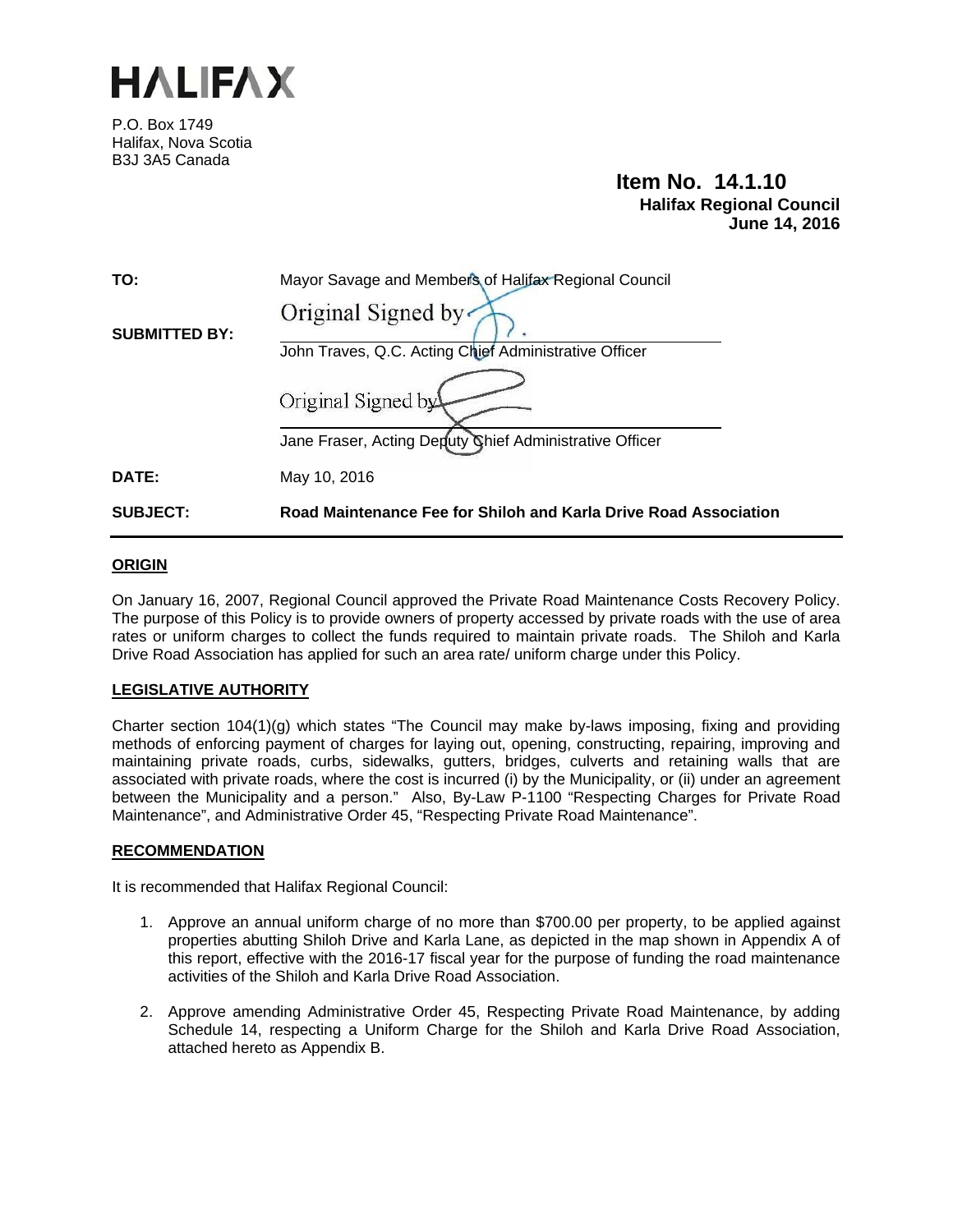3. Subject to the approval of Schedule 14 of Administrative Order 45, authorize the Mayor and Clerk to sign on behalf of HRM, an Agreement between HRM and the Association in the form approved by Regional Council on February 11, 2014.

### **BACKGROUND**

Shiloh Drive and Karla Lane are located in the community of Hatchet Lake in District 11. The Association funds road maintenance expenses through an annual fee collected from the owners of 16 properties abutting the roads. In the past, the Association has had some difficulty collecting the fee from some of the property owners. As a result, the Association applied to HRM through the Private Road Maintenance Costs Recovery Policy for a uniform charge to ensure timely collection from all property owners.

#### **DISCUSSION**

The Private Road Maintenance Costs Recovery Policy outlines the conditions which must be satisfied before an area rate or uniform charge for private road maintenance can be implemented. Those conditions and the manner in which they were satisfied with respect to Shiloh Drive and Karla Lane are outlined below.

*1. A private road eligible for improvement or maintenance financing under this policy shall include any road that is not public and that provides perpetual direct or indirect access to a public road or highway for at least two properties each of which contains a principal residence.*

Staff have verified that Shiloh Drive and Karla Lane are private roads with abutting principal residences and that these private roads provide direct access to the public road system.

*2. The legal owner(s) of the property on which the private road is situated must consent in writing to the maintenance of the road.*

Attached as Appendix C to this report is a signed Private Roads Maintenance Agreement between the owner of the roads, Crestpark Realty Ltd, and the Shiloh and Karla Drive Road Association whereby the road owner grants permission to the Association to maintain the road.

*3. An application for private road maintenance financing assistance under this policy shall be commenced by presenting a petition to the HRM Council. The presented petition shall be signed by property owners comprising at least two- thirds (66.7%) of both the principal residences and the road frontage on that portion of the private road for which the application is made.*

On September 28, 2015, staff received a petition from the owners of property abutting Shiloh Drive and Karla Lane, requesting HRM collect their annual road maintenance dues via their property tax billings. Staff reviewed the petition and determined that the signatories represented at least two-thirds of the properties which would be charged the fee under the Policy.

*4. Notice of the meeting shall also be made not less than fourteen (14) days prior to the date of the meeting to all property owners that will be affected by the area rate through prepaid mail to their tax assessment addresses. The notice of the public meeting shall set out the date and time and place of the meeting, the name(s) of the applicant, describe the area to be subject to the application and the nature of the road maintenance proposed, the requested method of area flat rate determination (in conformity with this policy), the road maintenance plan and amount of the area flat rate to be requested in the application, and advise that rate payers will be entitled to vote and the method of voting. The mail notice shall contain regular postage pre-stamped self-return envelopes, proxy forms and ballots approved to form by the HRM staff coordinator.*

The meeting notice and ballot mailed out to all affected property owners is included as Appendix D to this report. The meeting notice was developed by staff and included all the information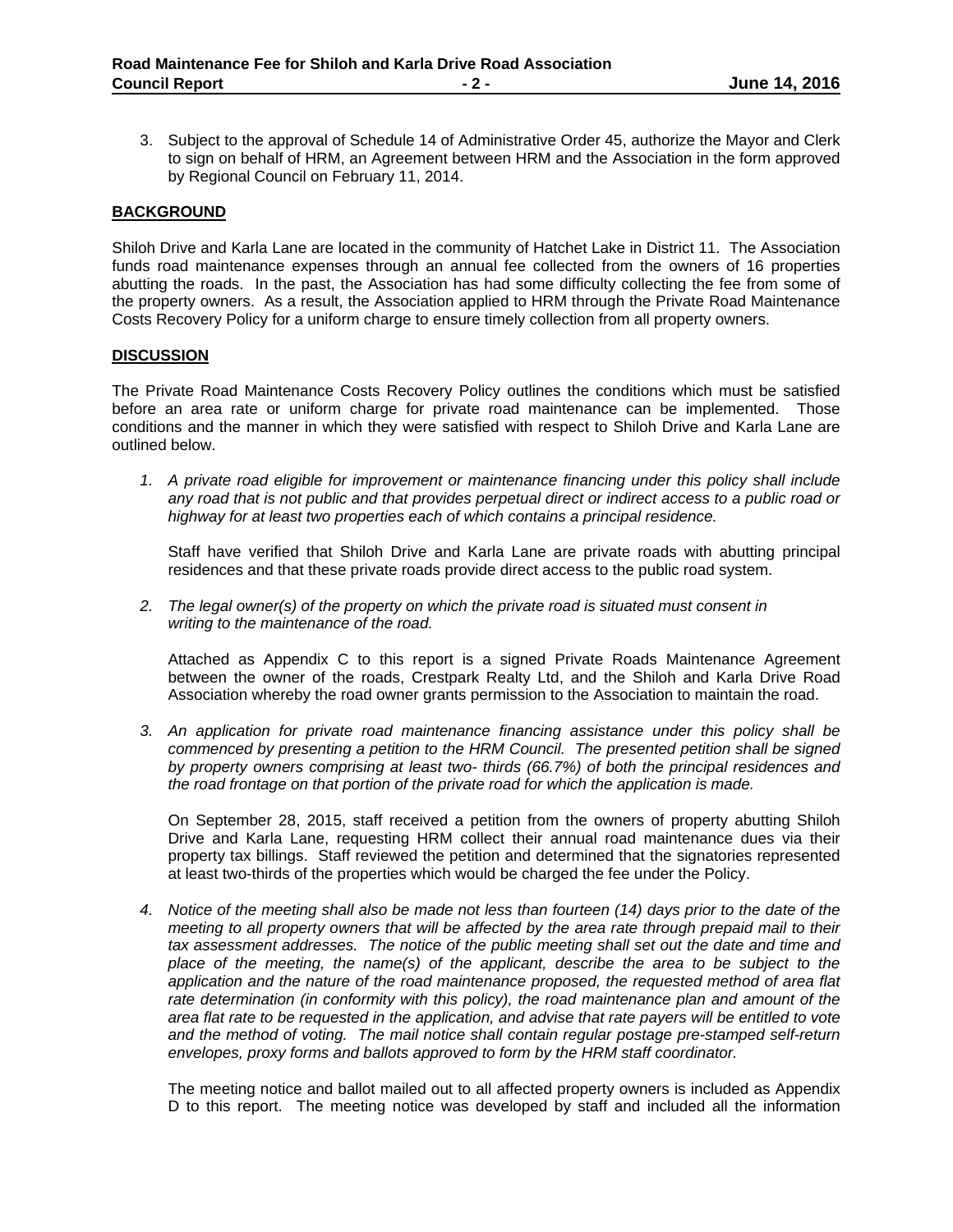required above as per the Private Road Maintenance Cost Recovery Policy. Self-addressed return envelopes were included in the mail-out, and a fax number was also provided.

*5. The meeting shall be conducted by the applicant under the supervision of the HRM staff coordinator. The applicant shall make a presentation to the meeting setting out the reasons and proposed purposes for the use of the area rate fund and the amount of the flat rate.*

A meeting of the affected property owners was held on Wednesday January 20, 2016 at the Prospect Road Community Center, 2141 Prospect Road, Hatchet Lake. The HRM staff coordinator was present at the meeting to supervise the proceedings and to answer any questions with respect to the Private Road Maintenance Costs Recovery Policy. The President of the Association explained the amount and use of the uniform charge after which attendees had an opportunity to ask questions.

*6. The support for the proposed area flat rate shall be the owners of at least two-thirds (66.7%) of the affected properties.*

The owners of 11 of the 16 properties (68.75%) voted in favour of establishing an annual uniform charge of no more than \$700.00 each to fund the road maintenance activities of the Shiloh and Karla Drive Road Association.

*7. The application for the establishment of an area flat rate shall define the proposed area to which the flat rate is to apply with sufficient clarity to allow for proper implementation of the flat rate for billing purposes.*

The uniform charge would be applied to 16 properties abutting the private roads of Shiloh Drive and Karla Lane, as depicted in the map shown in Appendix A of this report.

*8. An application shall include a budget in support of the proposed area flat rate.*

The budget in support of the proposed area flat rate (uniform charge) is included in Appendix D on page 10 of this report. Staff have reviewed the budget and determined that it is sufficient to justify the amount of the area flat rate.

*9. The Applicant shall form, under the Societies Act, an incorporated association of the owners of the subject properties.*

Staff has verified with the Registry of Joint Stock Companies that the Shiloh and Karla Drive Road Association, Registry ID 3293047, is currently in good standing (i.e. not lapsed).

*10. The administration fee shall be a set up charge of \$200.00 for each area rate.*

The administration fee will be collected if Council approves the implementation of the uniform charge.

### **FINANCIAL IMPLICATIONS**

If approved, the uniform charge would take effect in the 2016-17 fiscal year. As all funding is from the uniform charge (i.e. no transfers from the general tax rate), there would be no impact on the HRM General Operating Budget at any time in the future.

The uniform charge of \$700.00 per property is based on the 2016-17 operating budget of \$11,200, divided by the number of properties in the catchment area, which is 16. Details of the budget are provided in Appendix D of this report.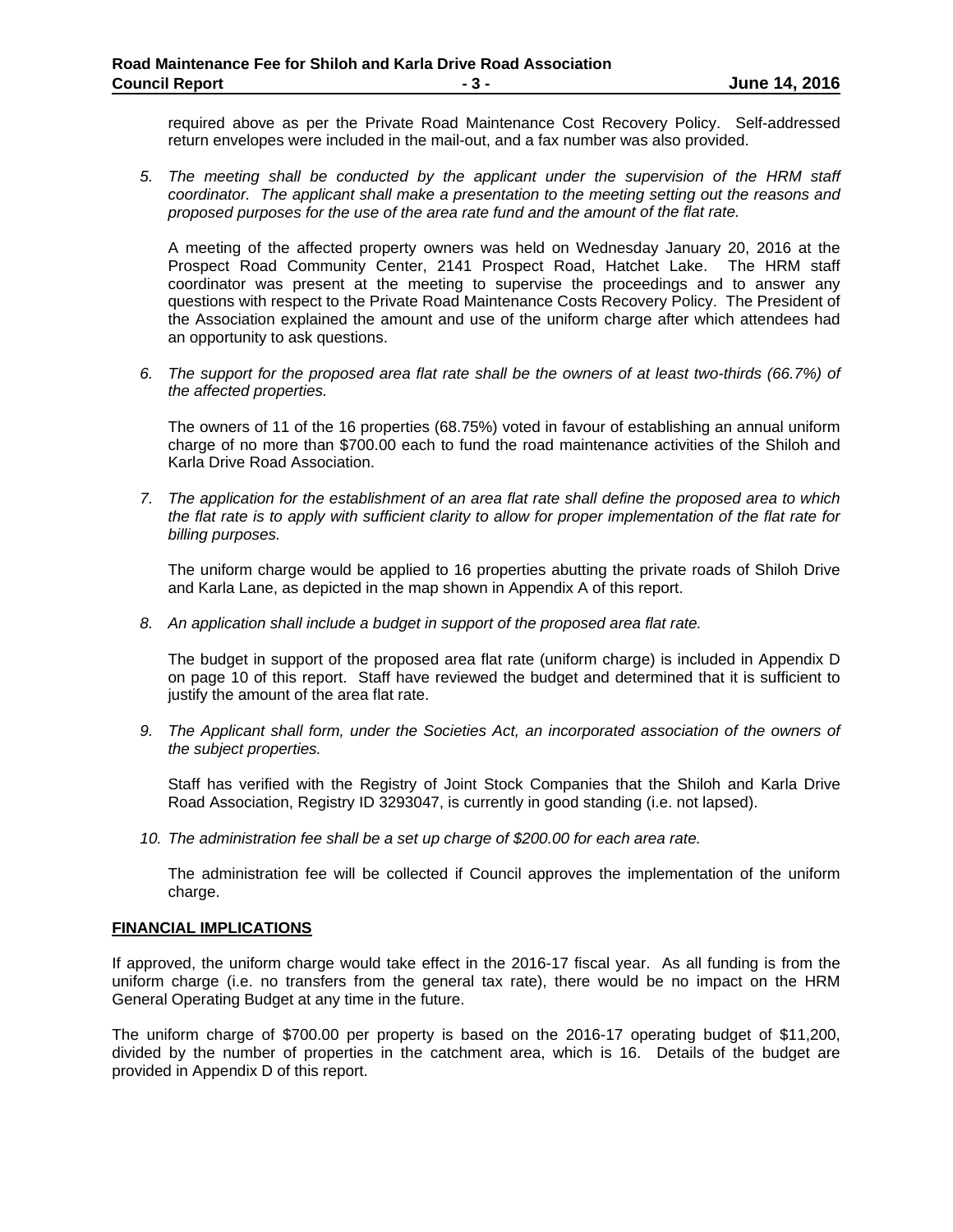#### **RISK CONSIDERATION**

HRM's role with respect to the Private Road Maintenance Costs Recovery Policy is outlined in detail in the service agreements between HRM and the private road maintenance associations, and in the meeting notices mailed out to all affected property owners. The agreements specify that HRM's role is restricted only to collecting the road maintenance fees on property tax bills and turning those funds over to the private road maintenance association. HRM does not have any responsibility to monitor or oversee how the Association spends the funds, nor does HRM provide any other services such as maintenance, engineering, technical or legal services or advice, and takes no responsibility for private roads or their condition. In this way, liability risk to HRM is minimized. Since the road maintenance fees are collected on property tax bills, HRM may impose a lien on properties for which the fees are past due. Therefore, bad debt risk is minimized.

#### **COMMUNITY ENGAGEMENT**

The Community Engagement process is outlined in detail in the Discussion section of this report. All property owners were mailed a formal ballot which included information regarding the purpose and amount of the uniform charge, and the date, time and location of a public information meeting. The purpose of the meeting was to provide additional information and address questions and concerns raised by property owners.

#### **ENVIRONMENTAL IMPLICATIONS**

There are no environmental implications resulting from the recommendations in this report.

### **ALTERNATIVES**

Council could deny approval of the uniform charge. This alternative is not recommended because owners of more than 66.7% of the affected properties voted in favour of paying the uniform charge which is the minimum required under the Private Road Maintenance Costs Recovery Policy.

### **ATTACHMENTS**

- Appendix A: Map of Catchment Area for Proposed Uniform charge
- Appendix B: Draft of Administrative Order 45 Schedule 14
- Appendix C: Private Roads Maintenance Agreement
- Appendix D: Copy of Meeting Notice and Ballot mailed to Property Owners, including proposed budget

| A copy of this report can be obtained online at http://www.halifax.ca/council/agendasc/cagenda.php then choose the |                                                                                   |  |  |  |
|--------------------------------------------------------------------------------------------------------------------|-----------------------------------------------------------------------------------|--|--|--|
| appropriate meeting date, or by contacting the Office of the Municipal Clerk at 902.490.4210, or Fax 902.490.4208. |                                                                                   |  |  |  |
| Report Prepared by:                                                                                                | Gordon Roussel, Senior Financial Consultant 902.490 2500                          |  |  |  |
| Report Approved by:                                                                                                |                                                                                   |  |  |  |
|                                                                                                                    | Bruce Fisher, Manager, Financial Rolicy and Planning, 902.490.4493                |  |  |  |
| Financial Approval by:                                                                                             |                                                                                   |  |  |  |
|                                                                                                                    | Amanda Whitewood Eliector of Finance and Information Technology/CFO, 902.490.6308 |  |  |  |
|                                                                                                                    |                                                                                   |  |  |  |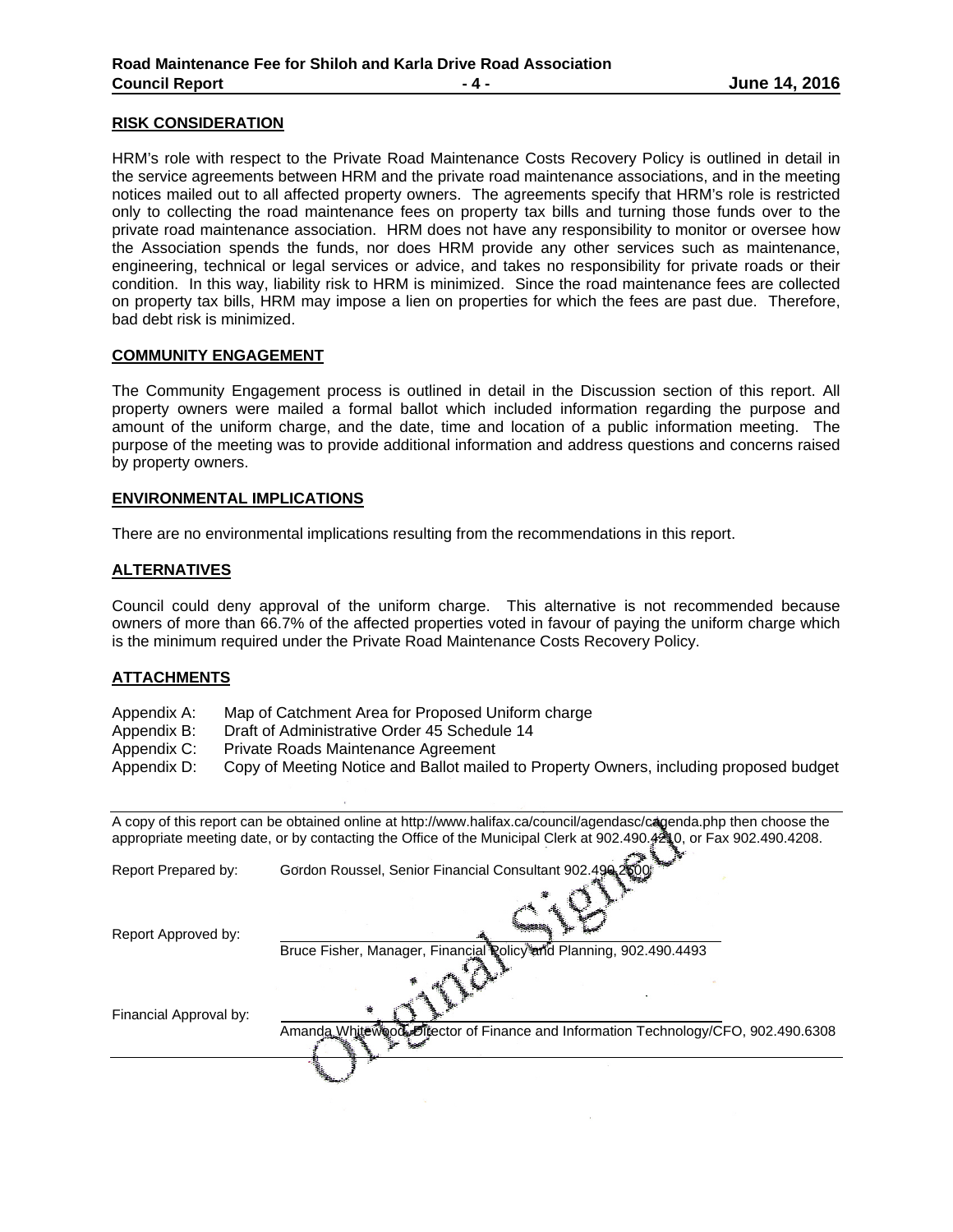# **Attachment A**



## **Map of Catchment Area for Shiloh and Karla Drive Road Association**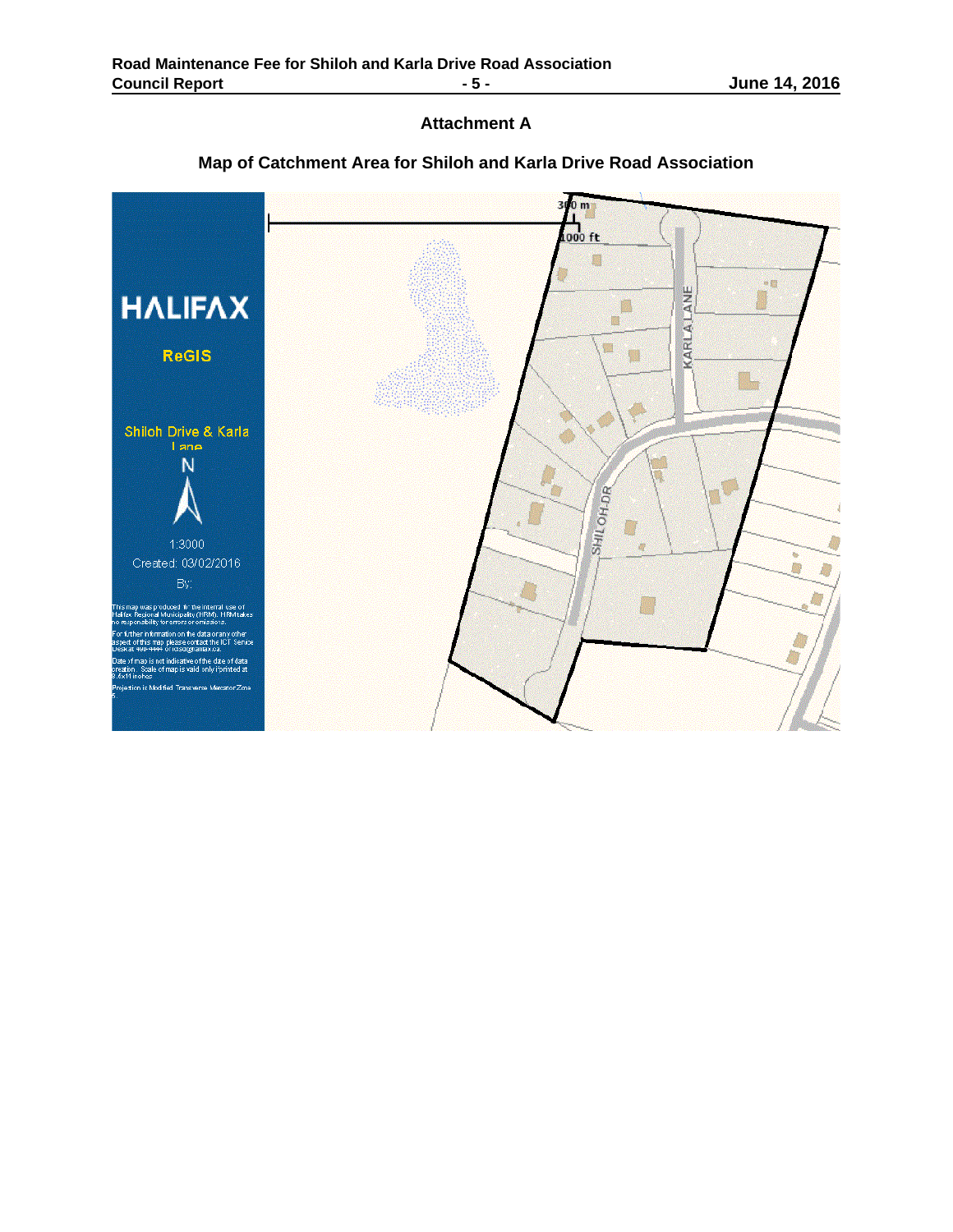## **Attachment B**

**Halifax Regional Municipality** ADMINISTRATIVE ORDER NUMBER 45 Respecting Private Road Maintenance

1. Area Rate Charges pursuant to By-Law Number P-1100 Respecting Charges for Private Road Maintenance are hereby imposed in those areas described in the attached Schedules as is more particularly set out in the Schedules.

Schedule 14

- (a) An Area Rate Charge for properties fronting or abutting in whole or in part on Shiloh Drive or Karla Lane, private roads located in the community of Hatchet Lake, as identified on the map dated February 3, 2016 attached hereto, shall be a flat area rate of no more than \$700.00 annually.
- (b) The Charges collected under this By-Law shall be used by the Shiloh and Karla Drive Road Association for the maintenance of Shiloh Drive and Karla Lane, including culverts, retaining walls, sidewalks, curbs and gutters that are associated with the roads. Road maintenance includes all work required to maintain the road in a serviceable condition year round and may include snow removal, grading, ditch and culvert and bridge repair and brush clearing.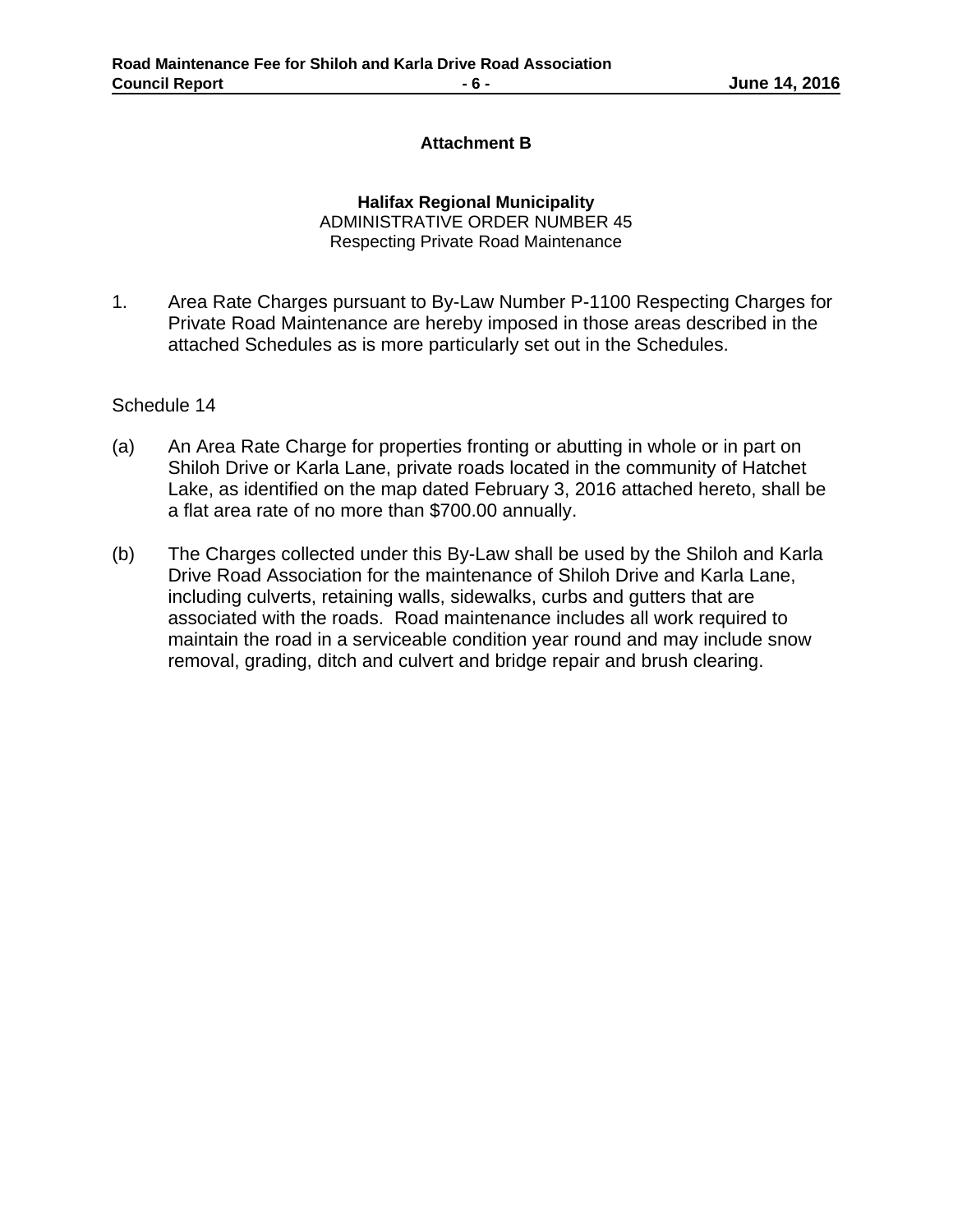### **Attachment C**

## **PRIVATE ROADS MAINTENANCE AGREEMENT**

#### **BETWEEN:**

**CRESTPARK REALTY LTD**, a corporate entity having an ownership interest in the Private Roads forming the subject matter of this agreement ("the Road Owner")

OF THE FIRST PART

- and-

**SHILOH AND KARLA DRIVE ROAD ASSOCIATION,** a society incorporated under the *Societies Act* of Nova Scotia ("the Association')

OF THE SECOND PART

IN THE MATTER OF **SHILOH DRIVE (PID# 40684821) AND KARLA LANE (PID# 41354804),** ("the Private Roads")

**WHEREAS** the Road Owner has an ownership interest in all or a portion of the Private Roads;

**AND WHEREAS** the Association wishes to engage in the maintenance of the Private Roads, including, but not limited to snow ploughing and removal, gravel fill and grading;

**THEREFORE** in consideration of the mutual covenants and conditions hereinafter contained, the parties hereto agree as follows:

1. This agreement is with respect to the maintenance of the above referenced Private Roads, which in addition to the travelled portion of the Private Roads includes the portion of the road and right of way which is not used for vehicle traffic and is available for installation of services or is shoulder, ditch or buffer.

2. The Road Owner hereby grants the Association permission to maintain the Private Roads, including culverts, retaining walls, sidewalks, curbs and gutters that are associated with the Private Roads, including all work required to maintain the roads in a serviceable condition year round and may include snow removal, grading, ditch and culvert and bridge repair and brush clearing.

3. This agreement does not provide for the construction or capital improvement of the Private Roads.

4. The Association hereby agrees to reimburse the Road Owner each year for property taxes due and payable for that year for the properties identified by PID numbers 40684821, 41354804 and 41354812. The Road Owner is responsible for providing to the Association an invoice for the amount due including copies of the property tax billings from the Halifax Regional Municipality. The Association is not responsible for reimbursing the Road Owner for any property taxes due prior to the date of the signing of this agreement.

5. The Association shall obtain and renew as necessary all licences, permits and approvals which may be required in connection with the maintenance of the Private Roads. The Association shall at all times comply with the conditions of such licences, permits and approvals and shall comply with and observe all applicable laws, and bylaws.

6. This Agreement may be terminated at any time by any of the parties hereto for any reason whatsoever on three (3) months notice in writing.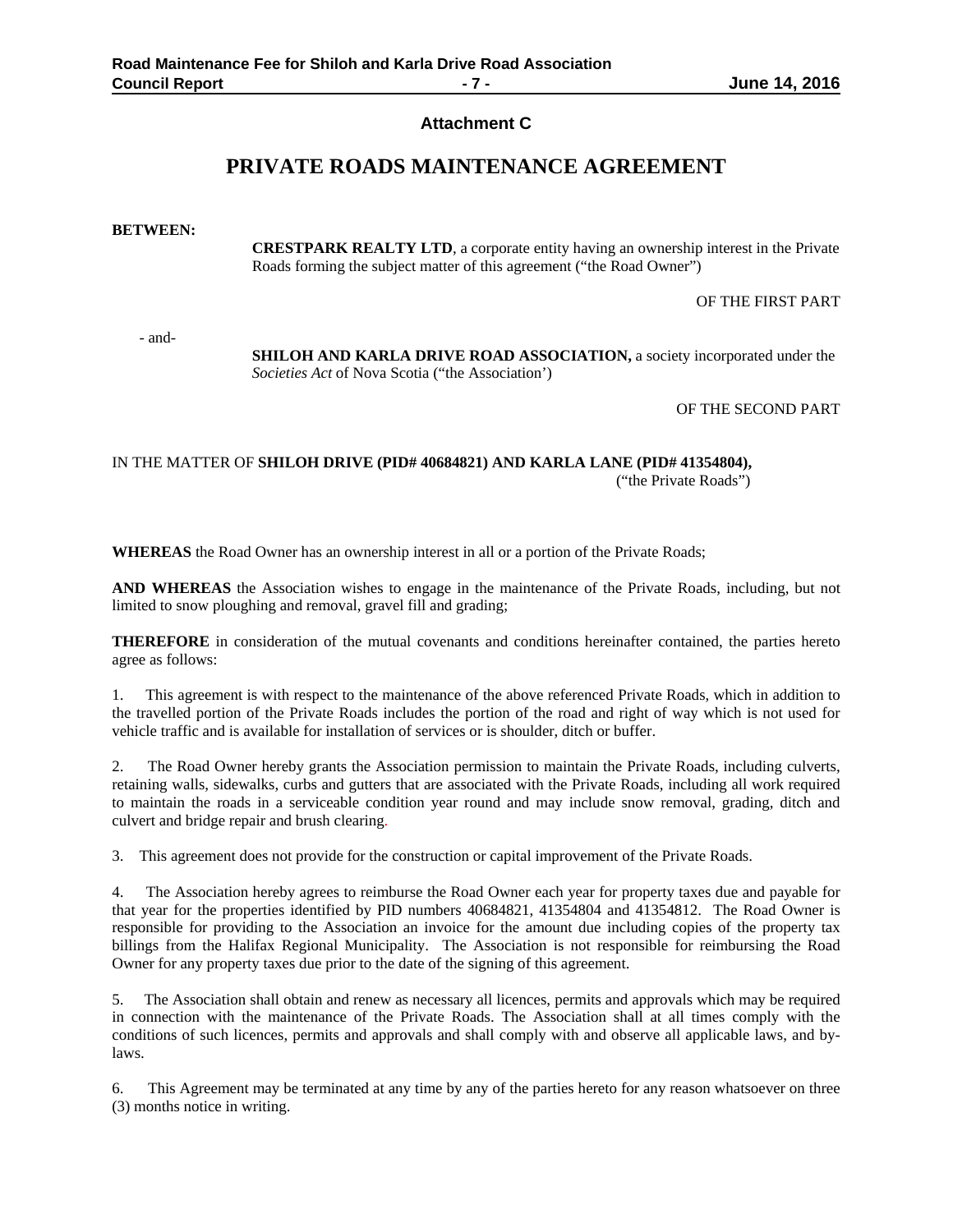The provisions of this Agreement shall, subject to the terms and conditions hereof, be binding upon and enure  $7$ to the benefit of the successors and assigns of each of the parties hereto.

8. This Agreement, together with sny written agreements or modifications or amendments to this Agreement shall constitute the entire agreement between the parties and shall supersede any prior agreement or understanding, if any, whether written or oral, which either party may have had relating to the subject matter hereof.

 $3$  day of  $\frac{1}{\alpha}$  2016 Dated at the Halifax Regional Municipality this

|                        | SHILOH AND KARLA DRIVE ROAD ASSOCIATION                     |  |
|------------------------|-------------------------------------------------------------|--|
| <b>Original Signed</b> | <b>Original Signed</b><br>Per:                              |  |
| Winess                 | President of the Association                                |  |
| <b>Original Signed</b> | <b>Original Signed</b><br>Per:                              |  |
| ness                   | Secretary/Treasurer of the Association<br>CRESTPARK REAL TY |  |
| <b>Original Signed</b> | <b>Original Signed</b>                                      |  |
| mess                   | Exter or Representative & Title PH CC                       |  |
| <b>Original Signed</b> | <b>Original Signed</b>                                      |  |
|                        | Dwner or Representative & Title $C \rightarrow C$           |  |
|                        |                                                             |  |

Owner or Representative & Title

Wimess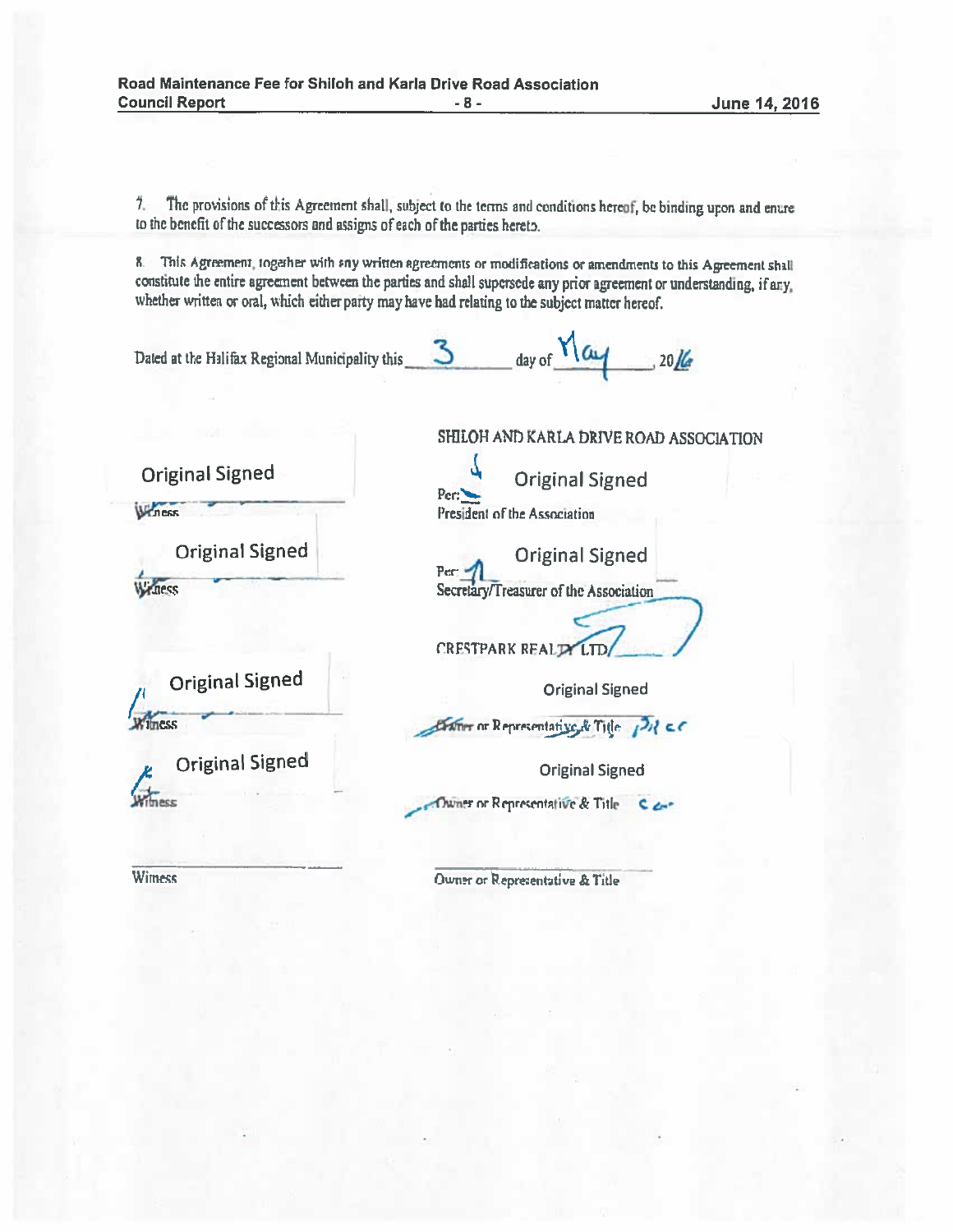**Attachment D HALIFAX** 

#### **BALLOT FOR PRIVATE ROAD MAINTENANCE TAX**

January 4, 2016

Owner1 Owner<sub>2</sub> Address City

> Property ID # PID **Property Description**

Dear Property Owner:

The Halifax Regional Municipality has been petitioned by the owners of property abutting the private road on which you own the above referenced property. The petition concerns the possible implementation of an area property tax rate to fund the maintenance of Shiloh Drive and Karla Lane. Since those signing the petition represent at least 66.7% of the properties along these private roads, a formal vote of all property owners must be held in accordance with the Municipality's Private Road Maintenance Costs Recovery Policy.

A ballot is provided at the bottom of this page. The purpose of this ballot is to determine whether at least 66.7% of owners with property abutting Shiloh Drive and Karla Lane wish to implement a per property charge of \$700.00 annually to maintain their roads. If the 66.7% minimum is attained, then all property owners balloted would be required to pay the charge starting in 2016. The charges collected would be turned over to the Shiloh and Karla Drive Road Association which is responsible for maintaining the private roads.

Following Regional Council approval of the new property charge, a service agreement must be executed between HRM and the Shiloh and Karla Drive Road Association. On the reverse side of this letter is a summary of the responsibilities of both parties under the service agreement. The reverse side of this letter also includes a budget which outlines how the total estimated cost of services was determined and how the annual per property charges were calculated.

As required by the Private Road Maintenance Costs Recovery Policy, a meeting of the owners of property abutting the private roads will be held to provide additional information and to give property owners an opportunity to ask questions or raise concerns. The meeting will be held:

> Wednesday January 20, 2016 @ 7:00 p.m. **Prospect Road Community Center** 2141 Prospect Road, Hatchet Lake

Completed ballots may be dropped off at the meeting, faxed to 490-5622, or mailed in the enclosed self-addressed envelope. You may also scan and email the completed ballot to rousseg@halifax.ca. If you have any questions regarding the process, please contact Gordon Roussel at 490-2500. For questions regarding road maintenance services, please contact Theresa White at 902-495-0905 or Megan Grantham at 902-483-1110.

Please note that all ballots must be received by January 29, 2016. If you are mailing in your ballot please allow adequate time for delivery. Results of the ballot will be communicated by the Shiloh and Karla Drive Road Association.

YES, I am in favour of implementing the area rate for private road maintenance and paying an annual area rate of \$700.00 on my property tax bill.

NO, I am not in favour of implementing the area rate for private road maintenance.

#### Property ID # PID

NOTE: Only one vote per assessment number will be counted. Ballots with written-in, typed-in, or altered assessment numbers will not be accepted.